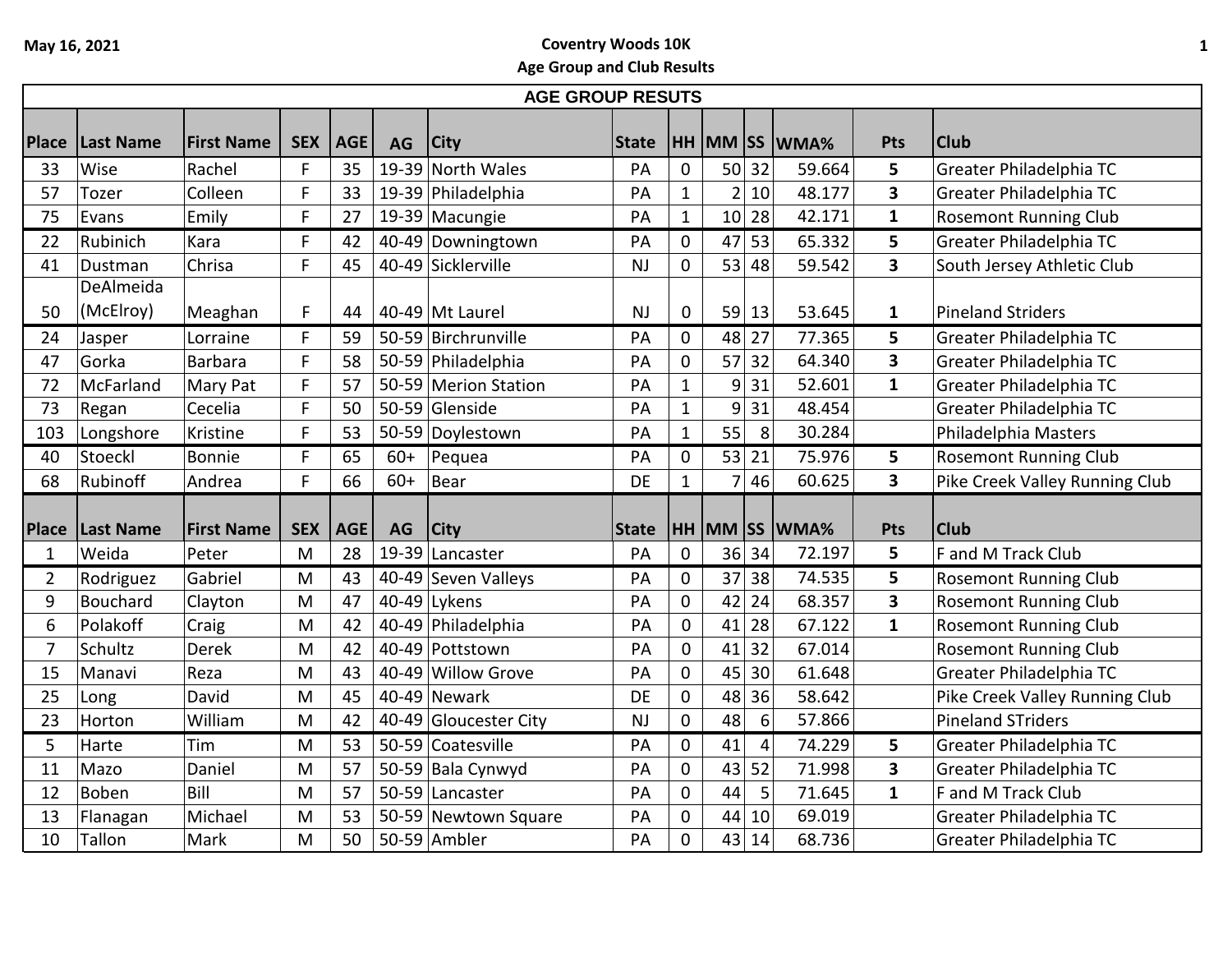## **May 16, 2021 Coventry Woods 10K Age Group and Club Results**

| 20 | Hatch        | Stanley       | M | 59 |            | 50-59 Flourtown        | PA        | 0            | 47 <sup>1</sup> | 23    | 67.851 |    | Greater Philadelphia TC        |
|----|--------------|---------------|---|----|------------|------------------------|-----------|--------------|-----------------|-------|--------|----|--------------------------------|
| 21 | Regan        | John          | M | 51 |            | 50-59 Lansdale         | PA        | 0            | 47              | 44    | 62.779 |    | Greater Philadelphia TC        |
| 28 | Crispin      | Keith         | M | 54 | 50-59 Bear |                        | DE        | 0            | 49              | 15    | 62.437 |    | Pike Creek Valley Running Club |
| 31 | <b>Dykes</b> | Gene          | M | 73 | $60+$      | Bala Cynwyd            | PА        | 0            |                 | 50 22 | 73.494 | 5. | Greater Philadelphia TC        |
| 16 | Reynolds     | Robert        | M | 64 | $60+$      | Wyndmoor               | PA        | 0            | 46              |       | 73.198 | 3  | Greater Philadelphia TC        |
| 14 | Cauller      | Gregory       | M | 61 | $60+$      | York                   | PA        | 0            | 45              | 5.    | 72.643 |    | Pike Creek Valley Running Club |
| 39 | Morrison     | Don           | M | 71 | $60+$      | <b>West Brandywine</b> | PA        | 0            | 52 <sub>1</sub> | 47    | 68.424 |    | Greater Philadelphia TC        |
| 46 | Frazza       | Mark          | M | 71 | $60+$      | Philadelphia           | PA        | 0            | 56              | -40l  | 63.735 |    | <b>Rosemont Running Club</b>   |
| 45 | Stenzel      | Robert        | M | 64 | $60+$      | Cherry Hill            | <b>NJ</b> | $\mathbf 0$  | 56              | 35    | 59.529 |    | <b>Pineland Striders</b>       |
| 64 | Jennings     | Thomas        | M | 77 | $60+$      | <b>Ft Washington</b>   | PA        |              | 61              | 20    | 59.422 |    | Greater Philadelphia TC        |
| 49 | Mason        | Robert        | M | 66 | $60+$      | Wilmington             | DE        | 0            | 58              | 57    | 58.270 |    | Pike Creek Valley Running Club |
| 83 | Hawkey       | <b>Edward</b> | M | 73 | $60+$      | Perkasie               | PA        | $\mathbf{1}$ | 12 <sub>1</sub> | 44    | 50.894 |    | Philadelphia Masters           |
| 94 | Comiskey     | John          | M | 64 | $60+$      | Pottstown              | PA        |              |                 | 16 35 | 43.983 |    | Greater Philadelphia TC        |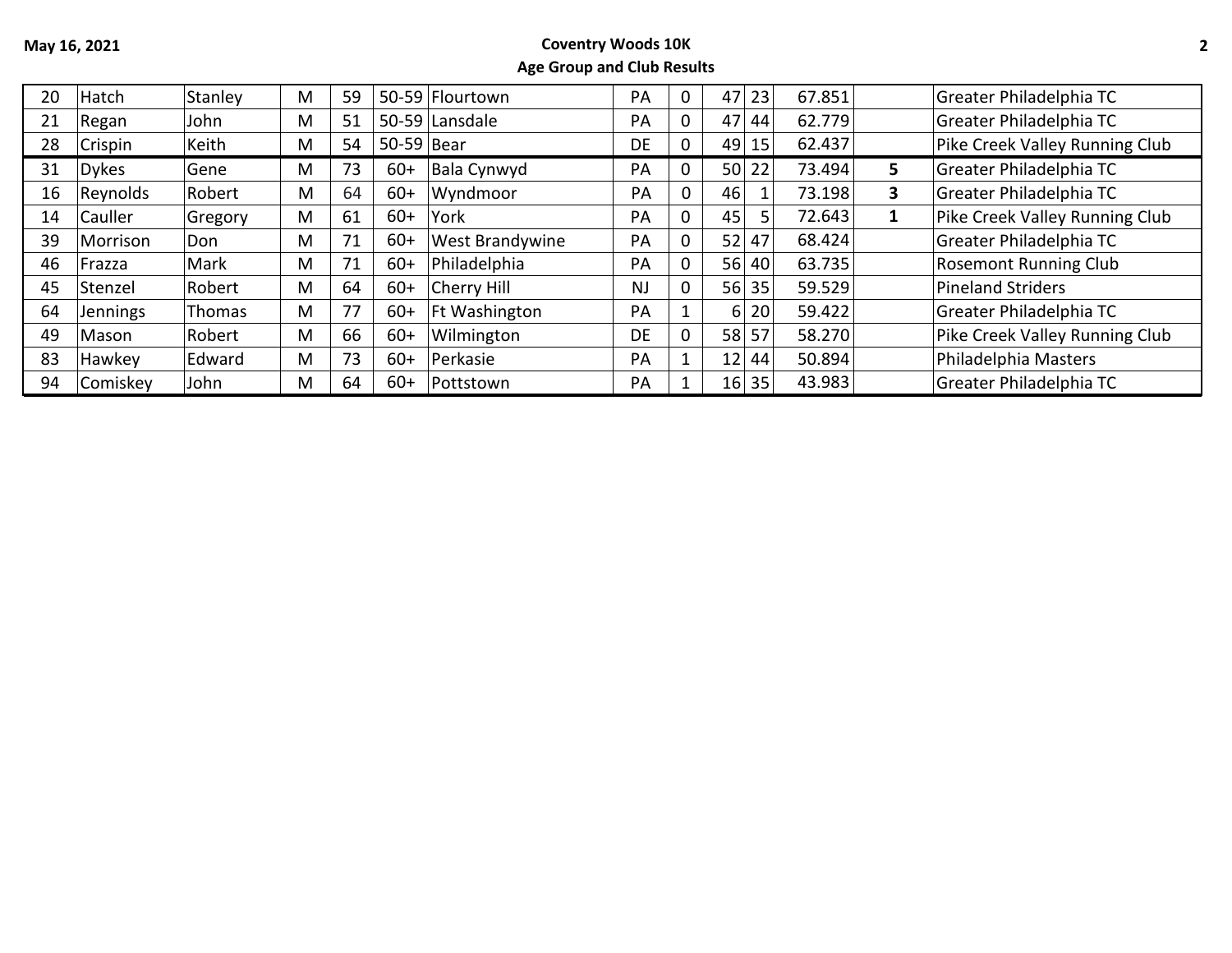|     | <b>CLUB RESULTS</b>    |                   |            |            |            |                        |              |              |                |                |        |            |                                               |
|-----|------------------------|-------------------|------------|------------|------------|------------------------|--------------|--------------|----------------|----------------|--------|------------|-----------------------------------------------|
|     | <b>Place Last Name</b> | <b>First Name</b> | <b>SEX</b> | <b>AGE</b> | AG         | City                   | <b>State</b> |              | $HH$ MM SS     |                | WMA%   | <b>Pts</b> | <b>Club</b>                                   |
| 1   | Weida                  | Peter             | M          | 28         |            | 19-39 Lancaster        | PA           | 0            |                | 36 34          | 72.197 |            | F and M Track Club                            |
| 12  | Boben                  | Bill              | M          | 57         |            | 50-59 Lancaster        | PA           | 0            | 44             | 5              | 71.645 | 72.197     | F and M Track Club                            |
| 24  | Jasper                 | Lorraine          | F          | 59         |            | 50-59 Birchrunville    | PA           | 0            | 48             | 27             | 77.365 |            | Greater Philadelphia TC                       |
| 5   | Harte                  | Tim               | M          | 53         |            | 50-59 Coatesville      | PA           | 0            | 41             | $\overline{4}$ | 74.229 |            | Greater Philadelphia TC                       |
| 31  | <b>Dykes</b>           | Gene              | M          | 73         | $60+$      | Bala Cynwyd            | PA           | 0            | 50             | 22             | 73.494 |            | Greater Philadelphia TC                       |
| 16  | Reynolds               | Robert            | M          | 64         | $60+$      | Wyndmoor               | PA           | 0            | 46             | $\mathbf{1}$   | 73.198 |            | Greater Philadelphia TC                       |
| 11  | Mazo                   | Daniel            | M          | 57         |            | 50-59 Bala Cynwyd      | PA           | 0            | 43             | 52             | 71.998 | 370.285    | Greater Philadelphia TC                       |
| 13  | Flanagan               | Michael           | M          | 53         |            | 50-59 Newtown Square   | PA           | 0            | 44             | 10             | 69.019 |            | Greater Philadelphia TC                       |
| 10  | Tallon                 | Mark              | M          | 50         |            | 50-59 Ambler           | PA           | 0            | 43             | 14             | 68.736 |            | Greater Philadelphia TC                       |
| 39  | Morrison               | Don               | M          | 71         | $60+$      | <b>West Brandywine</b> | PA           | 0            | 52             | 47             | 68.424 |            | Greater Philadelphia TC                       |
| 20  | Hatch                  | Stanley           | M          | 59         |            | 50-59 Flourtown        | PA           | 0            | 47             | 23             | 67.851 |            | Greater Philadelphia TC                       |
| 22  | Rubinich               | Kara              | F          | 42         |            | 40-49 Downingtown      | PA           | 0            | 47             | 53             | 65.332 |            | Greater Philadelphia TC                       |
| 47  | Gorka                  | <b>Barbara</b>    | F          | 58         |            | 50-59 Philadelphia     | PA           | 0            | 57             | 32             | 64.340 |            | Greater Philadelphia TC                       |
| 21  | Regan                  | John              | M          | 51         |            | 50-59 Lansdale         | PA           | 0            | 47             | 44             | 62.779 |            | Greater Philadelphia TC                       |
| 15  | Manavi                 | Reza              | M          | 43         |            | 40-49 Willow Grove     | PA           | 0            | 45             | 30             | 61.648 |            | Greater Philadelphia TC                       |
| 33  | Wise                   | Rachel            | F          | 35         |            | 19-39 North Wales      | PA           | 0            | 50             | 32             | 59.664 |            | Greater Philadelphia TC                       |
| 64  | Jennings               | Thomas            | M          | 77         | $60+$      | Ft Washington          | PA           | $\mathbf{1}$ | 6              | 20             | 59.422 |            | Greater Philadelphia TC                       |
| 72  | McFarland              | <b>Mary Pat</b>   | F          | 57         |            | 50-59 Merion Station   | PA           | $\mathbf{1}$ | 9 <sup>1</sup> | 31             | 52.601 |            | Greater Philadelphia TC                       |
| 73  | Regan                  | Cecelia           | F          | 50         |            | 50-59 Glenside         | PA           | $\mathbf{1}$ | 9 <sup>1</sup> | 31             | 48.454 |            | Greater Philadelphia TC                       |
| 57  | Tozer                  | Colleen           | F.         | 33         |            | 19-39 Philadelphia     | PA           | $\mathbf{1}$ |                | 2 10           | 48.177 |            | Greater Philadelphia TC                       |
| 94  | Comiskey               | John              | M          | 64         | $60+$      | Pottstown              | PA           | $\mathbf{1}$ |                | 16 35          | 43.983 |            | Greater Philadelphia TC                       |
| 83  | Hawkey                 | Edward            | M          | 73         | $60+$      | Perkasie               | PA           | $\mathbf{1}$ |                | $12$ 44        | 50.894 |            | Philadelphia Masters                          |
| 103 | Longshore              | Kristine          | F          | 53         |            | 50-59 Doylestown       | PA           | $\mathbf{1}$ | 55             | 8              | 30.284 | 81.177     | Philadelphia Masters                          |
| 14  | Cauller                | Gregory           | M          | 61         | $60+$      | York                   | PA           | 0            | 45             | 5              | 72.643 |            | Pike Creek Valley Running Club                |
| 28  | Crispin                | Keith             | M          | 54         | 50-59 Bear |                        | <b>DE</b>    | 0            | 49             | 15             | 62.437 |            | Pike Creek Valley Running Club                |
| 68  | Rubinoff               | Andrea            | F          | 66         | $60+$      | Bear                   | DE           | $\mathbf{1}$ |                | 46             | 60.625 |            | Pike Creek Valley Running Club                |
| 25  | Long                   | David             | M          | 45         |            | 40-49 Newark           | <b>DE</b>    | 0            | 48             | 36             | 58.642 |            | Pike Creek Valley Running Club                |
| 49  | Mason                  | Robert            | M          | 66         | $60+$      | Wilmington             | <b>DE</b>    | 0            |                | 58 57          | 58.270 |            | <b>312.616</b> Pike Creek Valley Running Club |